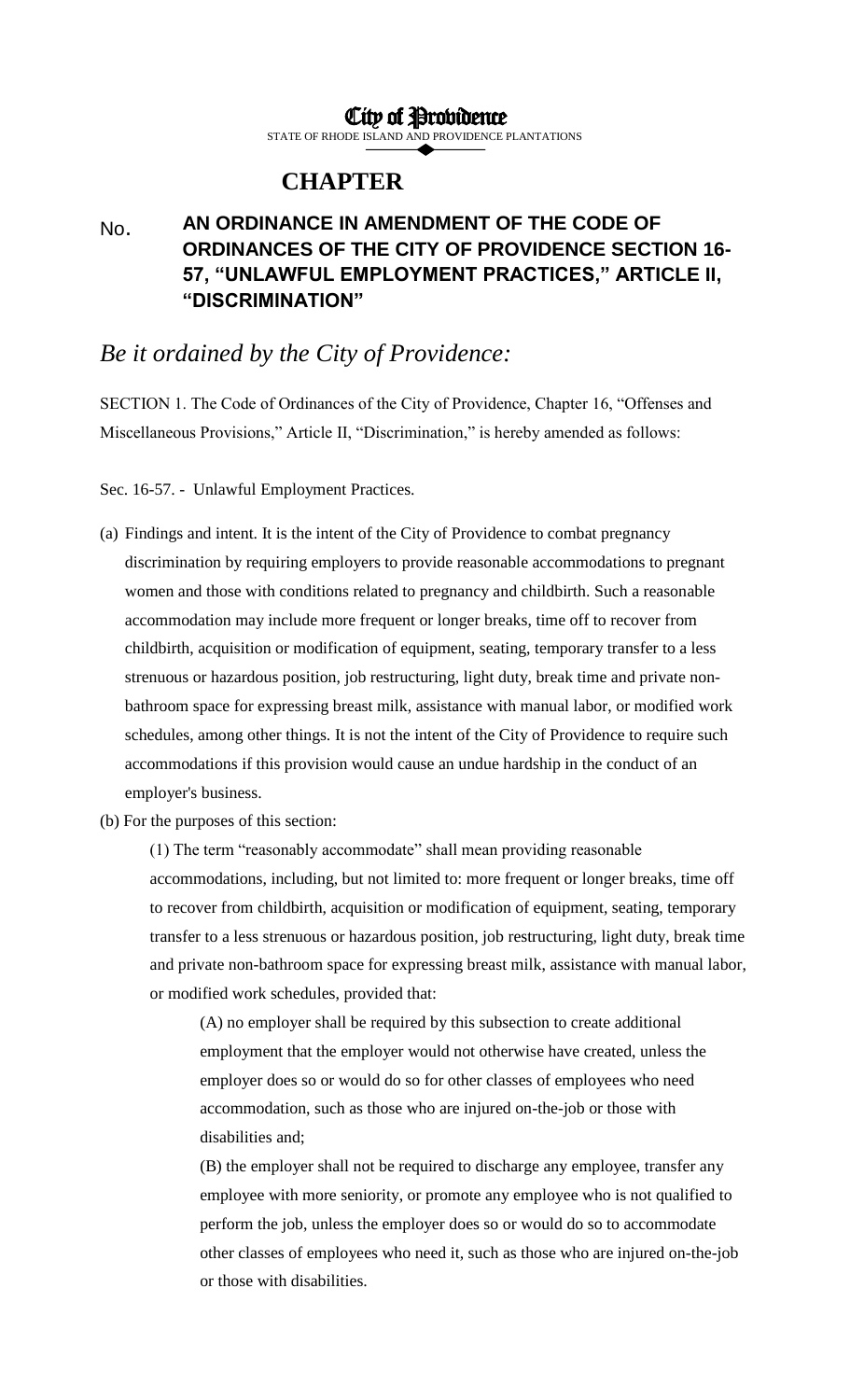(C) Nothing in this chapter shall be construed to require an individual with a need related to pregnancy, childbirth, or a related medical condition to accept an accommodation which such individual chooses not to accept.

(2) The term "related conditions" includes, but is not limited to, lactation or the need to express breast milk for a nursing child.

(3) The term "undue hardship" means an action requiring significant difficulty or expense, when considered in light of the factors set forth in Sec. 16-57 (b) (1).

(A) The employer shall have the burden of proving undue hardship. In making a determination of undue hardship, the factors that may be considered include but shall not be limited to:

(i) the nature and cost of the accommodation;

(ii) the overall financial resources of the employer; the overall size of the business of the employer with respect to the number of employees, and the number, type, and location of its facilities; and

(iii) the effect on expenses and resources or the impact otherwise of such accommodation upon the operation of the employer.

(B) The fact that the employer provides or would be required to provide a similar accommodation to other classes of employees who need it, such as those who are injured on-the-job or those with disabilities, shall create a rebuttable presumption that the accommodation does not impose an undue hardship on the employer.

(4) The term "employer" includes any contractor hired by the City of Providence.

(c) It shall be an unlawful employment practice:

(1) For any employer:

(A) To fail or reuse refuse, to hire any applicant for employment or otherwise discriminate because of race or color, sex, sexual orientation, religion, marital status, disability, age, or country of ancestral origin; or

(B) Because of such reasons, to discharge an employee or discriminate against him or her with respect to hire, tenure, compensation, promotion, terms, conditions, or privileges of employment, or any other matter directly or indirectly related to employment; or

(C) In the recruiting of individuals for employment or in hiring them, to utilize any employment agency, placement service, training school or center, labor organization, or any other employee referring source which such employer knows, or has reasonable cause to know, discriminates against individuals because of their race or color, sex, sexual orientation, religion, marital status, disability, age, or country of ancestral origin;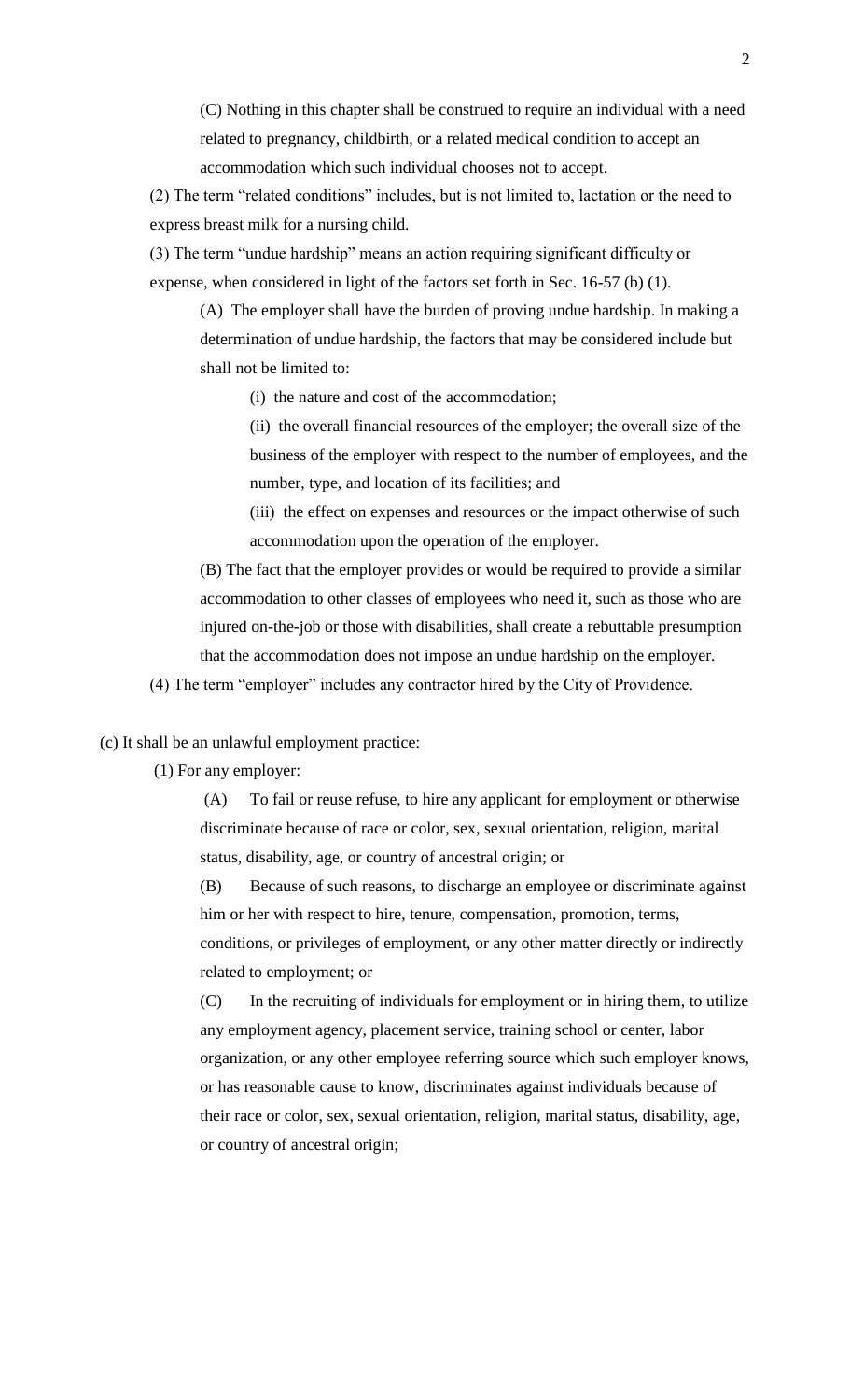(D) To treat disabilities caused or contributed to by pregnancy, miscarriage, childbirth or recovery therefrom, differently than other temporary disabilities under any health or temporary disability insurance, or sick leave plan available in connection with employment. Pay, tenure, benefits, seniority, and re-instatement shall be afforded in the same manner for medically necessary pregnancy-related absences as they are for other medically necessary absences.

(E) To refuse to reasonably accommodate an employee's or prospective employee's condition related to pregnancy, childbirth, or a related medical condition, including, but not limited to, the need to express breast milk for a nursing child, if she so requests; unless the employer can demonstrate that the accommodation would pose an undue hardship on the employer's program, enterprise, or business.

(F) To require an employee to take leave if another reasonable accommodation can be provided to an employee's condition related to the pregnancy, childbirth, or a related medical condition.

(G) To deny employment opportunities to an employee or prospective employee, if such denial is based on the refusal of the employer to reasonably accommodate an employee's or prospective employee's condition related to pregnancy, childbirth, or a related medical condition.

(2) For any employment agency:

(A) To discriminate or to fail or refuse to classify properly or refer for employment or otherwise discriminate against any individual because of his or her race or color, sex, sexual orientation, religion, marital status, handicap, disability, age, or country of ancestral origin; or

(B) For any employment agency, placement service, training school or center, labor organization, or any other employee referring source to discriminate or to comply with an employer's request for the referral of job applicants if such request indicates either directly or indirectly that such employer will not afford full and equal employment opportunities to individuals regardless of their race or color, sex, sexual orientation, religion, marital status, disability, age, or country of ancestral origin;

(3) For any labor organization:

(A) To discriminate against or deny full and equal membership rights to any applicant for membership because of his or her race or color, sex, sexual orientation, religion, marital status, disability, age, or country of ancestral origin; or

(B) Because of such reasons, to deny a member full and equal membership rights, expel him or her from membership, or otherwise discriminate in any manner with respect to hire, tenure compensation, terms, conditions, or privileges of employment, or any other matter directly or indirectly related to membership or employment, whether or not authorized or required by the constitution or bylaws of such labor organization, or by a collective labor agreement or other contract; or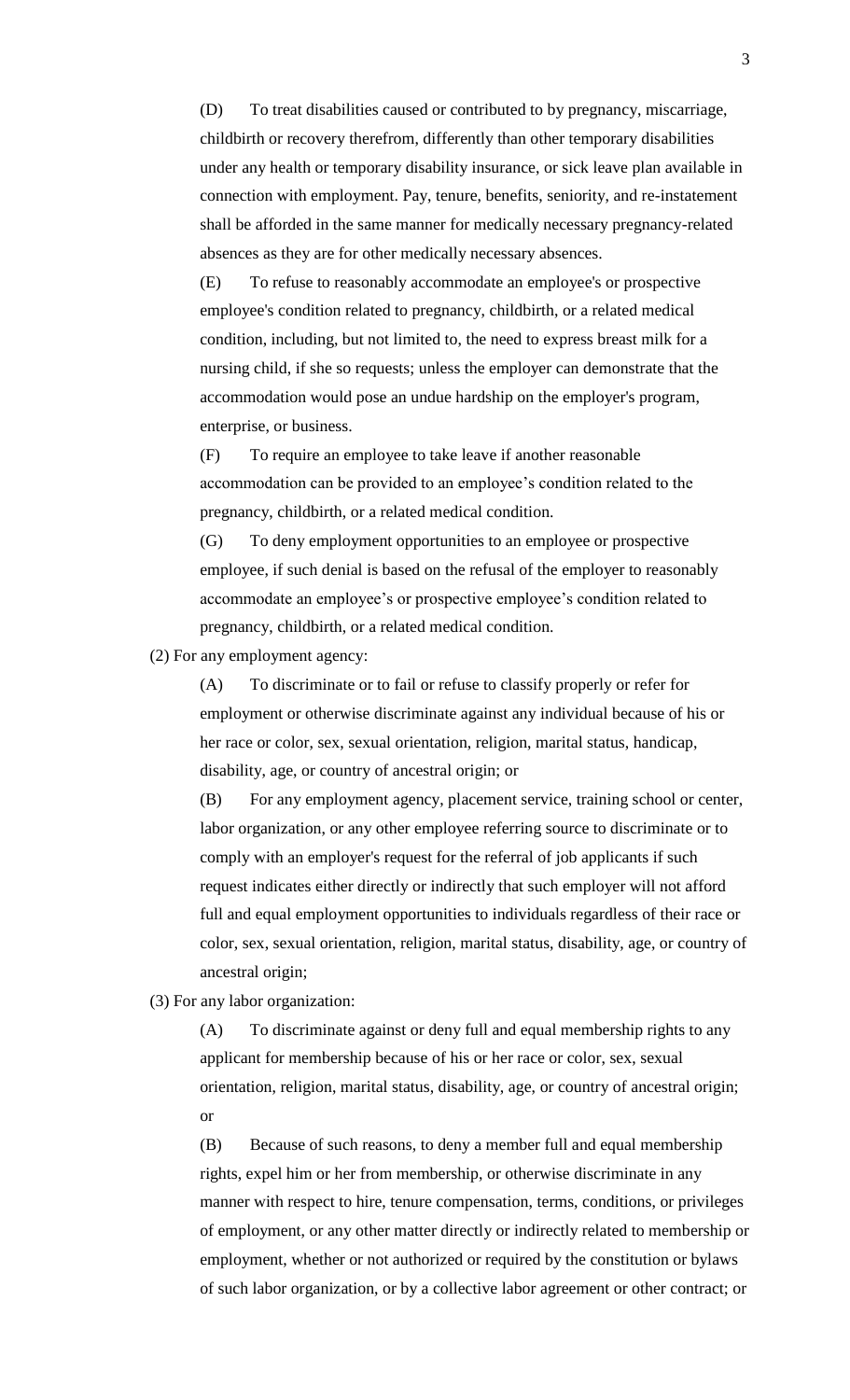(C) To fail or refuse to classify properly or refer for employment, or otherwise to discriminate against any member because of his or her race or color, sex, sexual orientation, religion, marital status, disability, age, or country of ancestral origin; (D) To treat disabilities caused or contributed to by pregnancy, miscarriage, childbirth or recovery therefrom differently than any other temporary disabilities under any health or temporary disability insurance or sick leave plan available in connection with employment. Pay, tenure, benefits, seniority, and re-instatement shall be afforded in the same manner for medically necessary pregnancy-related absences as they are for other medically necessary absences.

(4) Except where based on a bona fide occupational qualification which has been certified by the commission, for any person, employer, employment agency, labor organization, placement service, training school or center, or any other employee referring source prior to employment or admission to membership of any individual, to:

(A) To discriminate or elicit or attempt to elicit any information directly or indirectly pertaining to the individual's race or color, sex, sexual orientation, religion, marital status, disability, age, or country of ancestral origin;

(B) Except where based on a valid affirmative action program or record keeping or reporting requirements to make or keep a record of the individual's race or color, sex, sexual orientation, religion, marital status, disability, age, or country of ancestral origin;

(C) Use any form of application or membership blank which contains questions or entries directly or indirectly pertaining to race or color, sex, sexual orientation, religion, marital status, disability, age, or country of ancestral origin; (D) Conduct any interview in person or otherwise where information is elicited pertaining to race or color, sex, sexual orientation, religion, marital status, disability, age, or country of ancestral origin;

(E) To discriminate or to directly or indirectly print or publish or cause to be printed or published, circulated, broadcasted, issued, used, displayed, posted or mailed any written, printed, painted or oral communication, notice, or advertisement relating to employment or membership indicating any preference, denial, limitation, specification, qualification, or discrimination based upon race or color, sex, sexual orientation, religion, marital status, disability, age, or country of ancestral origin;

(F) Establish, announce, or follow a pattern, practice, or policy of denying, under-utilizing or limiting, through a quota system or otherwise, employment or membership opportunities of any group because of the race or color, sex, sexual orientation, religion, marital status, disability, age, or country of ancestral origin of such group;